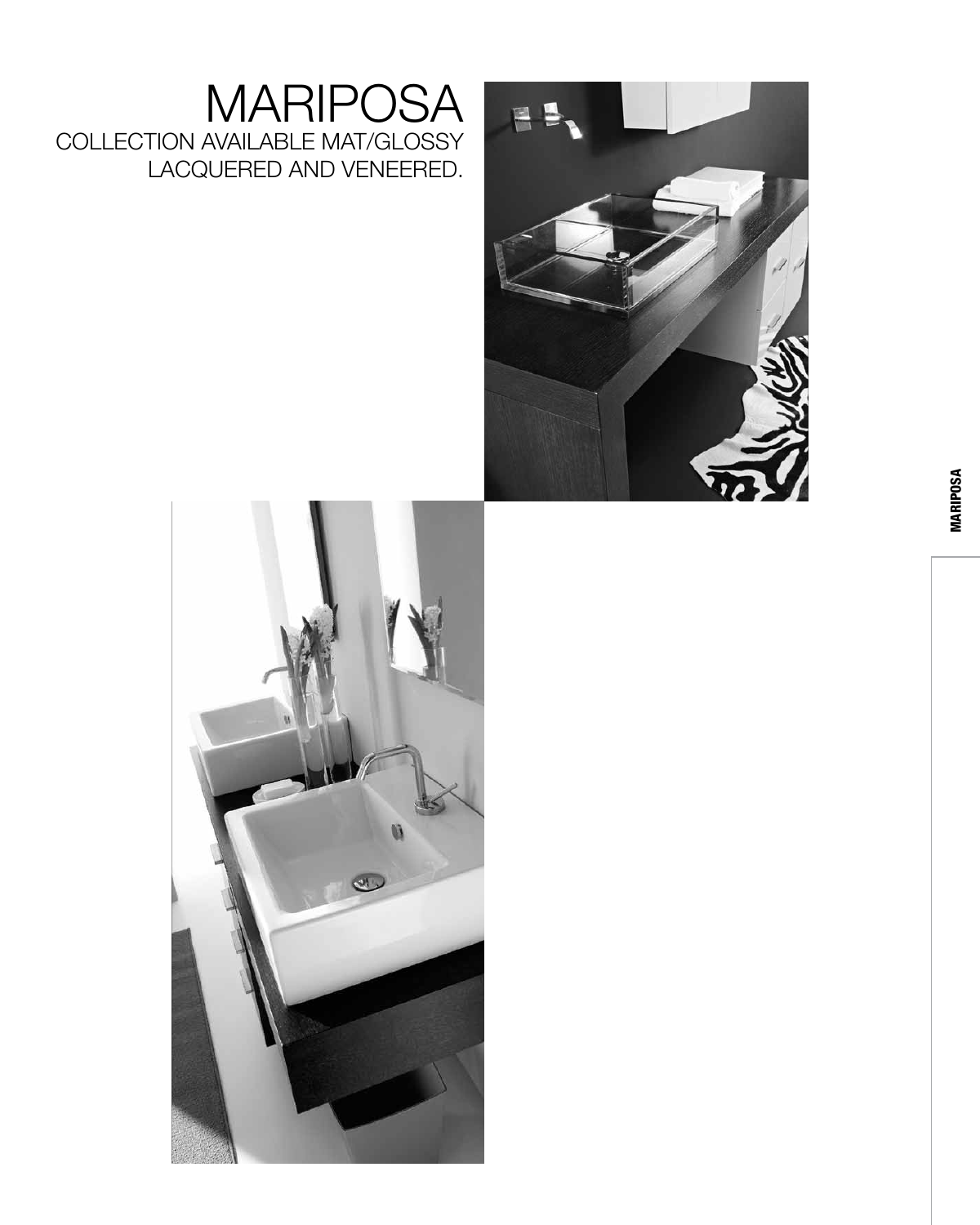### HANGING BOARDS W/SUPPORTS 6 H.

# *M A R I P O S A*

| <b>Element</b>                                                               | Art.           | <b>Width</b> | <b>Depth</b> | Mat Lacq. | <b>Glossy Lacq.</b> | <b>Veneered</b> |                                                                                                                                                                 |
|------------------------------------------------------------------------------|----------------|--------------|--------------|-----------|---------------------|-----------------|-----------------------------------------------------------------------------------------------------------------------------------------------------------------|
| $\star$<br>$80\,$<br>50/53<br>$\ddot{\bullet}$<br>hanging board w/supports   | <b>MA2/901</b> | 80           | 50/53        | avail.    | avail.              | avail.          |                                                                                                                                                                 |
| $\star$<br>50/53<br>100<br>$\cdot \cdot$<br>hanging board w/supports         | <b>MA2/902</b> | 100          | 50/53        | avail.    | avail.              | avail.          | $\star$<br>The price<br>of the plans<br>includes the                                                                                                            |
| $\star$<br>50/53<br>110<br>$\cdot \cdot$<br>hanging board w/supports         | <b>MA2/903</b> | 110          | 50/53        | avail.    | avail.              | avail.          | drill for the<br>washbasin<br>Lasaidea.<br>For other<br>washbasins<br>add $\epsilon$ X (art.<br>T50) for the<br>drill<br>The basin<br>$ {\rm can\ be\ placed} $ |
| $\star$<br>120<br>50/53<br>$\int_{0}^{\infty} 6$<br>hanging board w/supports | <b>MA2/904</b> | 120          | 50/53        | avail.    | avail.              | avail.          | on the left/<br>right side<br>or in central<br>position                                                                                                         |
| 130<br>50/53<br>$\frac{1}{2}6$<br>hanging board w/supports                   | <b>MA2/905</b> | 130          | 50/53        | avail.    | avail.              | avail.          |                                                                                                                                                                 |

**WRITE ALWAYS IF 50 DEEP OR 53 DEEP IN ADDITION TO MARIPOSA BASE UNITS, ALL THE COMPOS 53 CM DEEP BASE UNITS CAN BE USED WITH 50-53 DEEP HANGING BOARDS**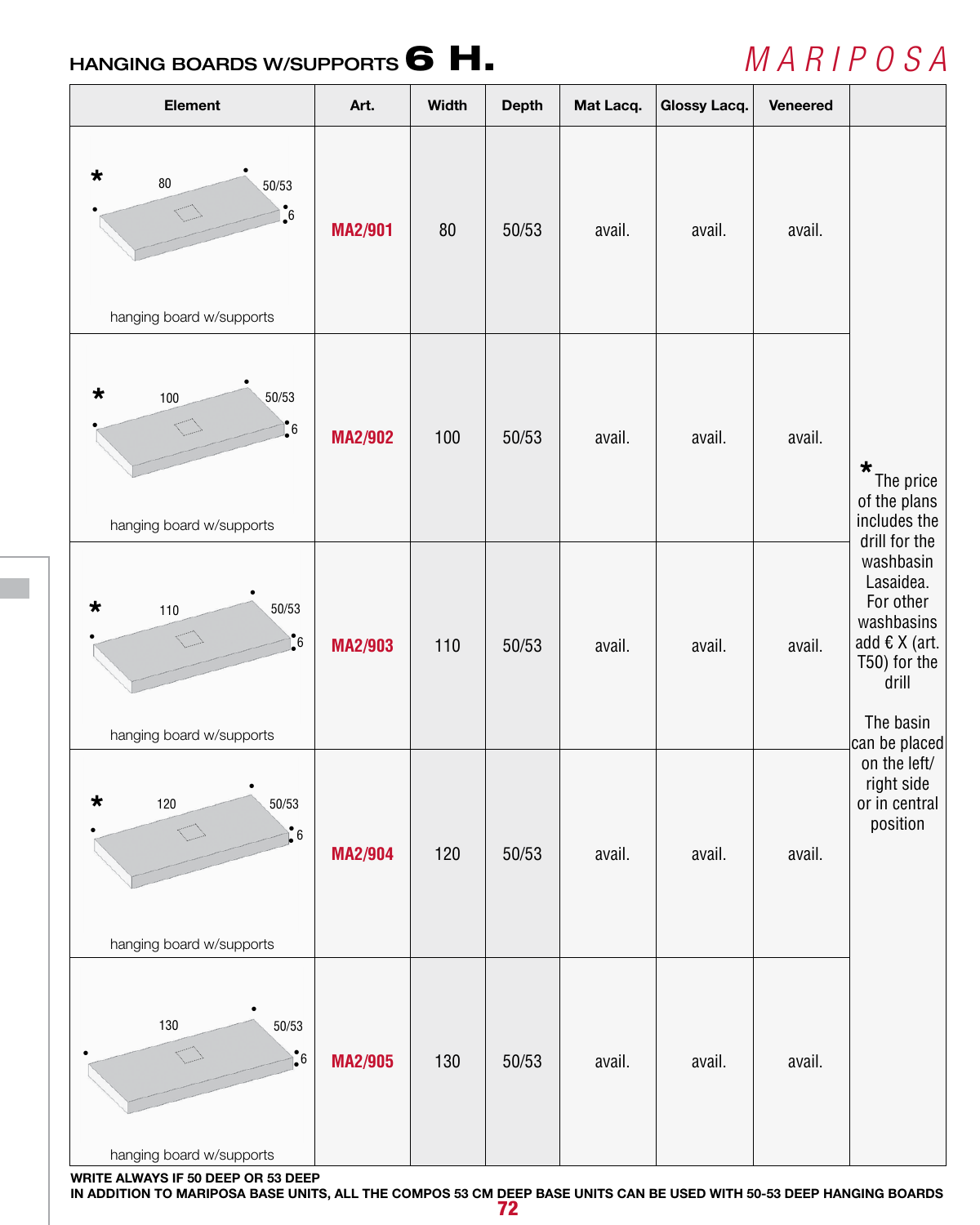### CONSOLLES FOR BASIN, WITH DRAWER  $\textbf{15 H.}$  junction 45°  $\parallel$   $\parallel$   $A$   $R$  /  $P$   $O$   $S$   $A$



NB: THE MARIPOSA HANGING BOARD CAN BE CUSTOMIZED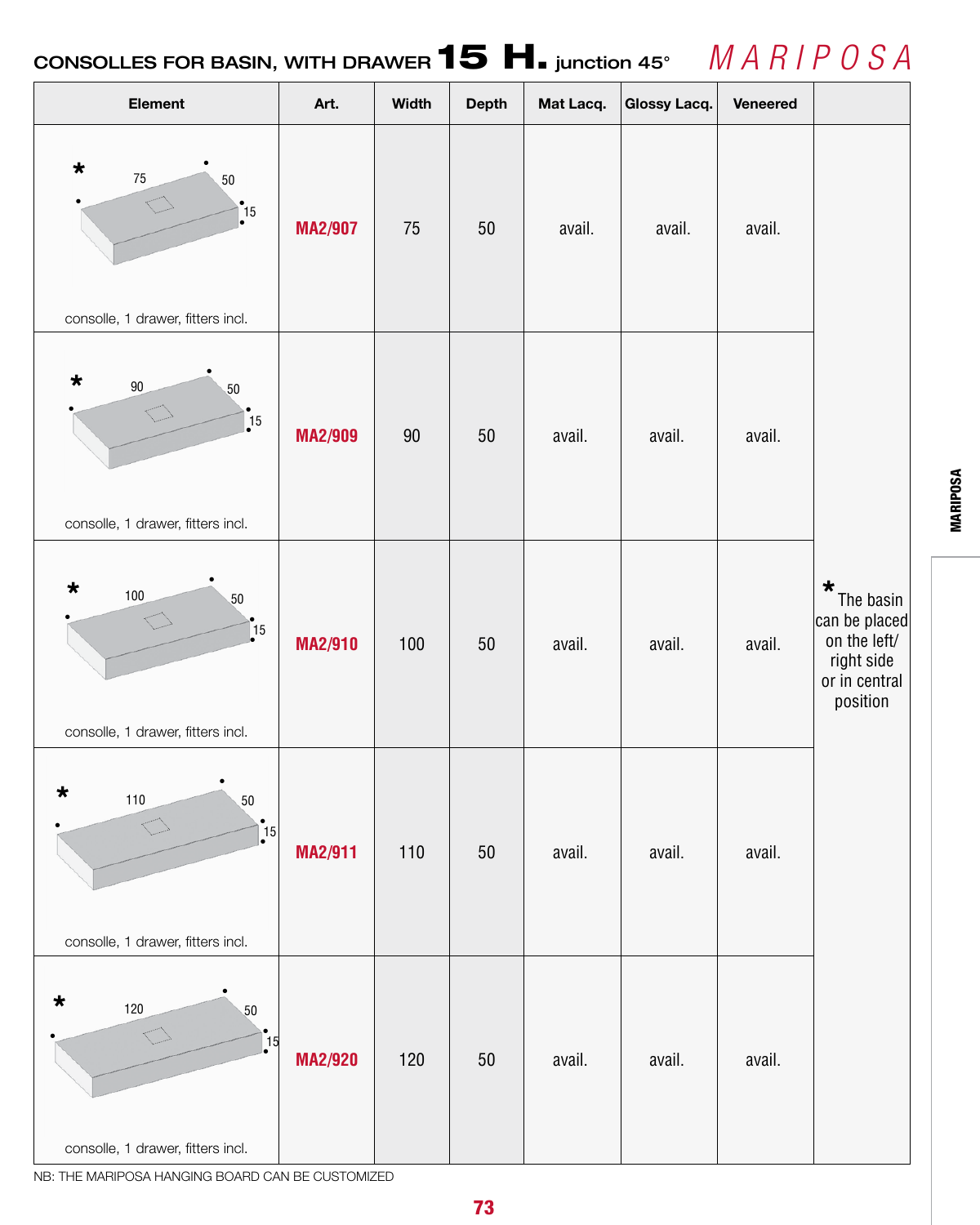### CONSOLLES FOR BASIN, WITH DRAWER  $\textbf{15 H.}$  junction 45°  $\parallel$   $\parallel$   $A$   $R$  /  $P$   $O$   $S$   $A$



NB: THE MARIPOSA HANGING BOARD CAN BE CUSTOMIZED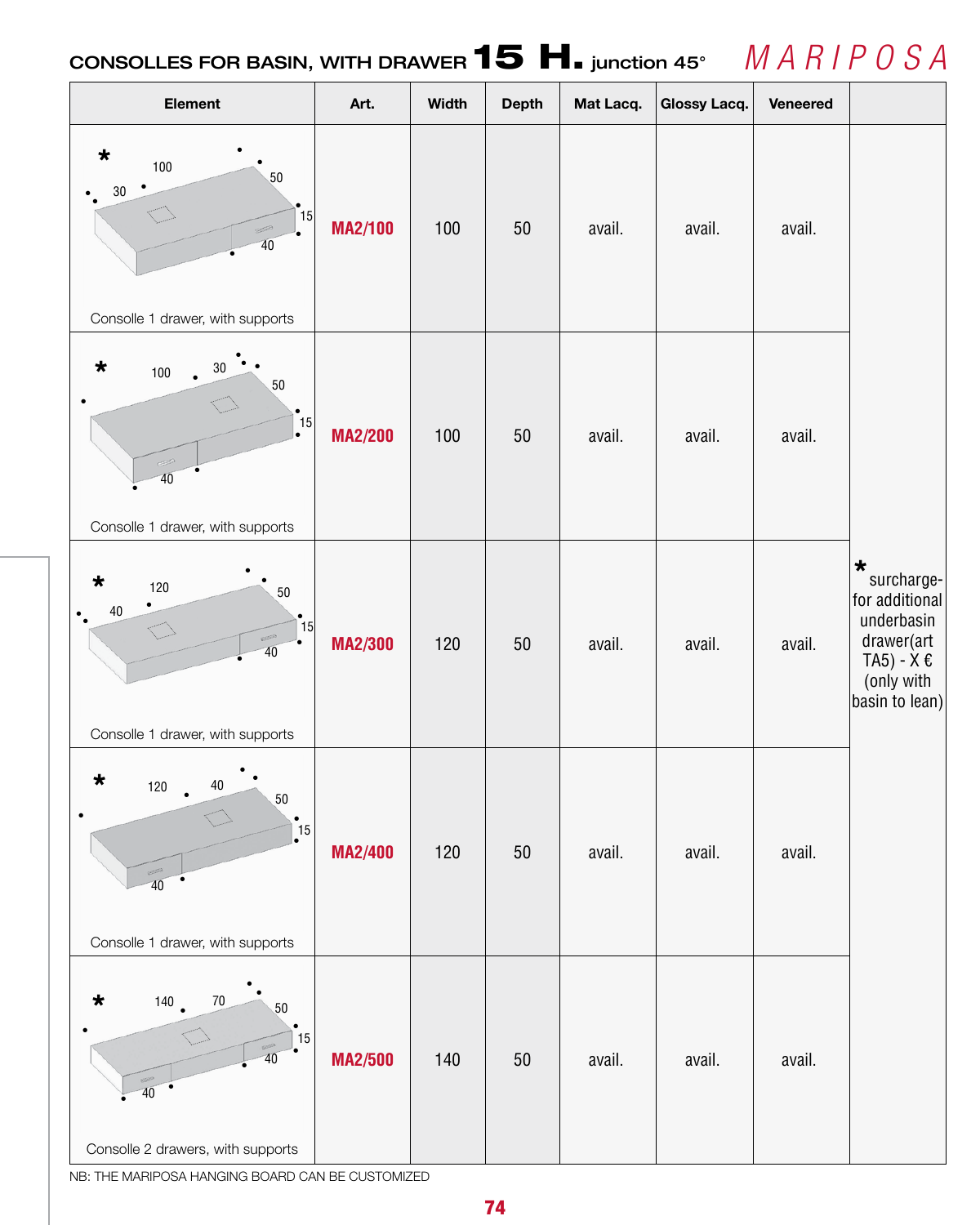### CONSOLLES FOR BASIN, WITH DRAWER  $\textbf{15 H.}$  junction 45°  $\parallel$   $\parallel$   $A$   $R$  /  $P$   $O$   $S$   $A$



NB: THE MARIPOSA HANGING BOARD CAN BE CUSTOMIZED (MAx L250 CM)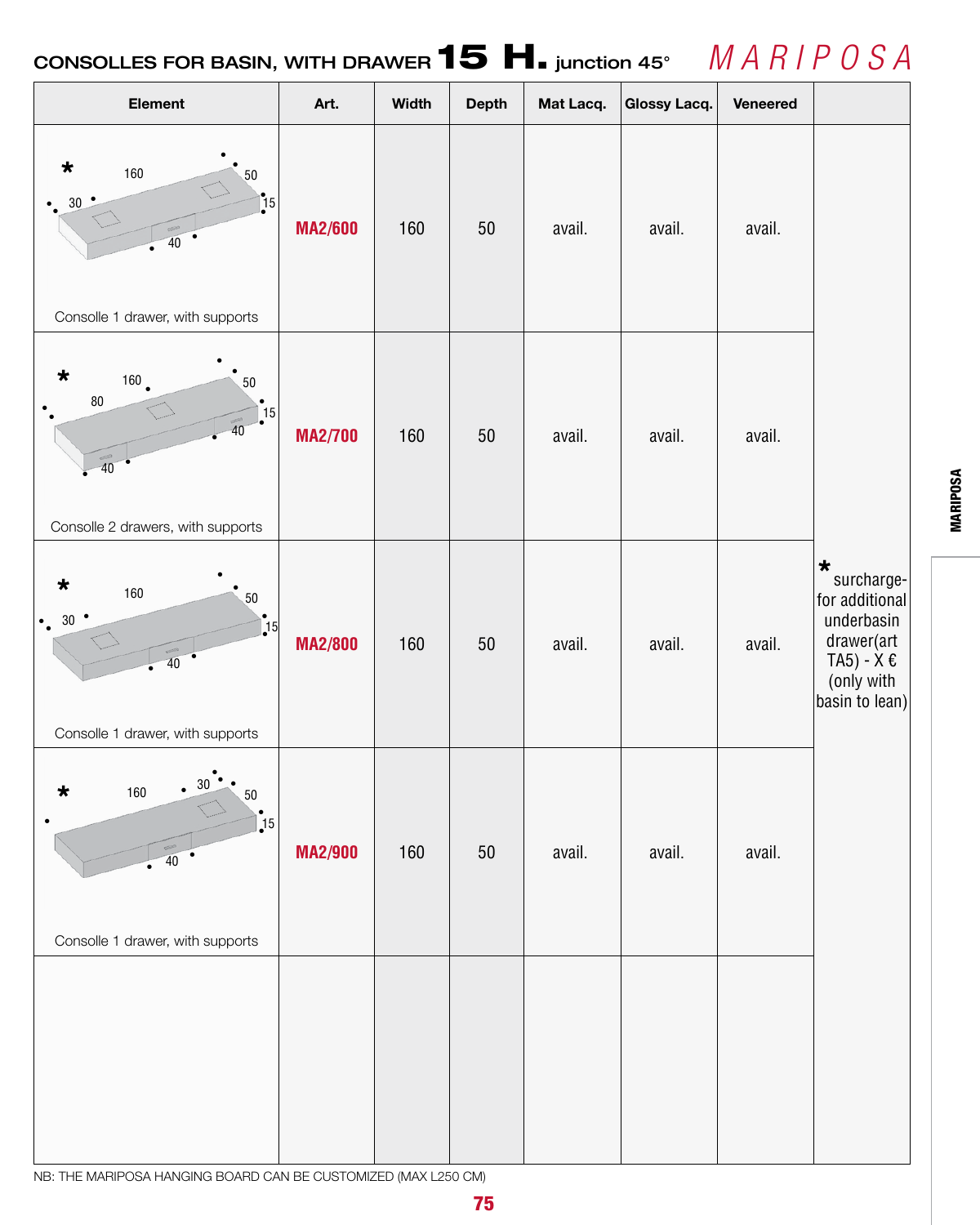#### BASE UNITS with feet, wheels or hanging  $\mathbf{31 H}$  with junction 45 $M$  *A*  $R$  *I*  $P$   $O$   $S$   $A$

| Element                                                                                                                                       | Art.         | <b>Width</b> | <b>Depth</b> | Mat Lacq. | <b>Glossy Lacq.</b> | Veneered |  |
|-----------------------------------------------------------------------------------------------------------------------------------------------|--------------|--------------|--------------|-----------|---------------------|----------|--|
| $\bullet$<br>$\bullet$<br>21<br>31<br>$\bullet$<br>$\bullet$<br>$\qquad \qquad \Longleftrightarrow$<br>base unit, 2 drawers, w/feet or wheels | <b>MA/20</b> | $80\,$       | 40           | avail.    | avail.              | avail.   |  |
| $\bullet$<br>31<br>$\bullet$<br>$\mathbb{R}^3$<br>21<br>$\bullet$<br>C <sup>2</sup><br>$\bullet$<br>base unit, 3 drawers, w/feet or wheels    | <b>MA/21</b> | 120          | 40           | avail.    | avail.              | avail.   |  |
| $\bullet$<br> 31<br>$C^{\leq D}$<br>2 <sup>1</sup><br>base unit, 4 drawers, w/feet or wheels                                                  | <b>MA/22</b> | 160          | 40           | avail.    | avail.              | avail.   |  |

FOR ART. MA/20, MA/21 e MA/22 always write if they are with wheels, feet or hanging.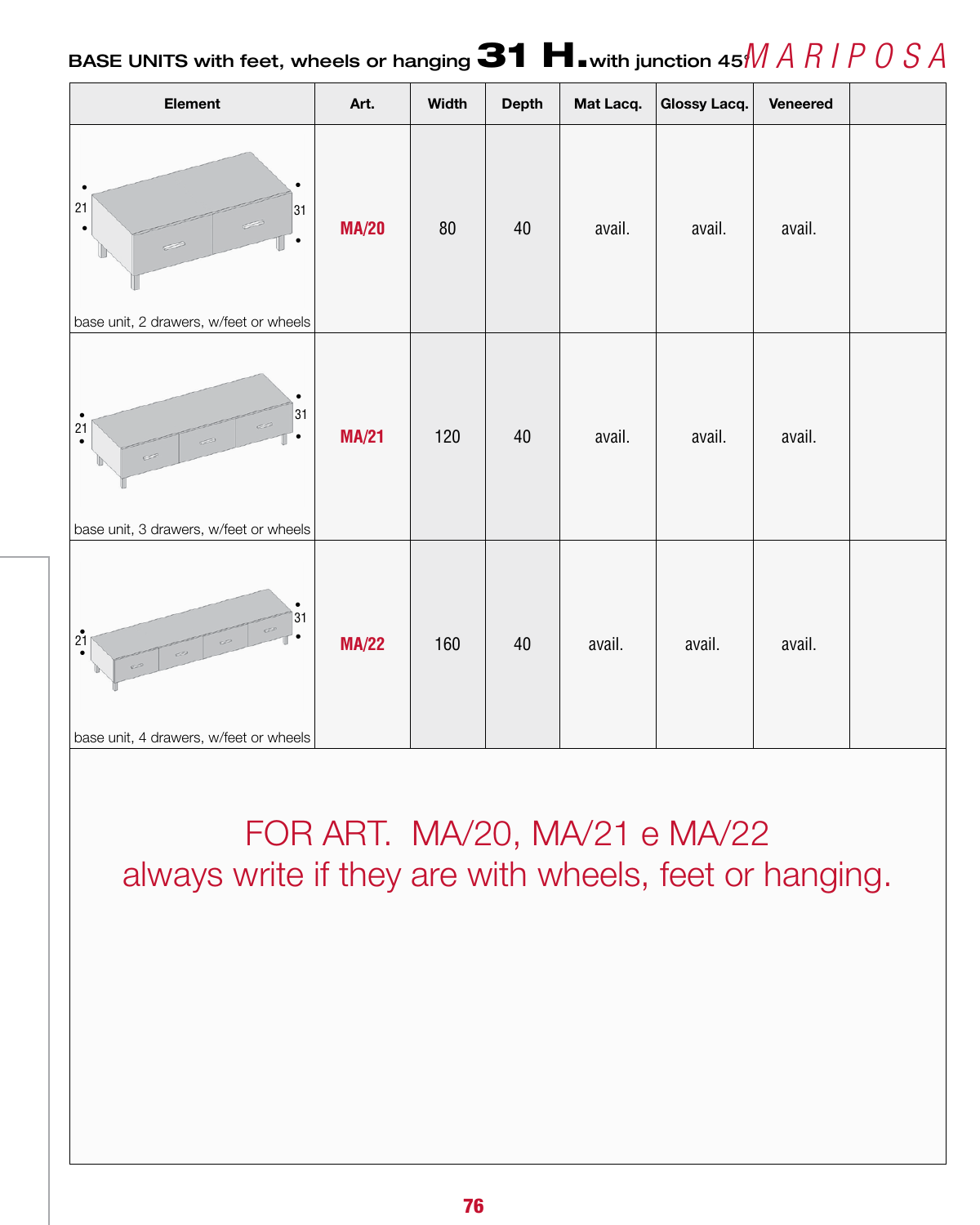# BASE UNITS with feet, wheels or hanging 45 H. junction 45° *M A R I P O S A*

| Element                                                                                                                                                                                                                                                                                                                                                                                                                                                                                                                                                                                                                                                                                                                                                                                                         | Art.           | Width  | <b>Depth</b> | Mat Lacq. | Glossy Lacq. | Veneered |  |  |  |
|-----------------------------------------------------------------------------------------------------------------------------------------------------------------------------------------------------------------------------------------------------------------------------------------------------------------------------------------------------------------------------------------------------------------------------------------------------------------------------------------------------------------------------------------------------------------------------------------------------------------------------------------------------------------------------------------------------------------------------------------------------------------------------------------------------------------|----------------|--------|--------------|-----------|--------------|----------|--|--|--|
| $\bullet$<br>$45\,$<br>RESERVE<br>$\bullet$<br>hanging base unit, 1 door                                                                                                                                                                                                                                                                                                                                                                                                                                                                                                                                                                                                                                                                                                                                        | <b>MA/30ES</b> | 40     | $50\,$       | avail.    | avail.       | avail.   |  |  |  |
| $\bullet$<br>$45\,$<br>200<br>$\bullet$<br>hanging base unit, 1 basket                                                                                                                                                                                                                                                                                                                                                                                                                                                                                                                                                                                                                                                                                                                                          | <b>MA/30CA</b> | $40\,$ | $50\,$       | avail.    | avail.       | avail.   |  |  |  |
| $\bullet$<br>$45\,$<br>$\begin{picture}(20,20) \put(0,0){\line(1,0){10}} \put(15,0){\line(1,0){10}} \put(15,0){\line(1,0){10}} \put(15,0){\line(1,0){10}} \put(15,0){\line(1,0){10}} \put(15,0){\line(1,0){10}} \put(15,0){\line(1,0){10}} \put(15,0){\line(1,0){10}} \put(15,0){\line(1,0){10}} \put(15,0){\line(1,0){10}} \put(15,0){\line(1,0){10}} \put(15,0){\line(1$<br>$\bullet$<br>$\begin{picture}(20,20) \put(0,0){\line(1,0){10}} \put(15,0){\line(1,0){10}} \put(15,0){\line(1,0){10}} \put(15,0){\line(1,0){10}} \put(15,0){\line(1,0){10}} \put(15,0){\line(1,0){10}} \put(15,0){\line(1,0){10}} \put(15,0){\line(1,0){10}} \put(15,0){\line(1,0){10}} \put(15,0){\line(1,0){10}} \put(15,0){\line(1,0){10}} \put(15,0){\line(1$<br>$\qquad \qquad \Longleftrightarrow$<br>hanging base 3 drawers | <b>MA/31ES</b> | $40\,$ | $50\,$       | avail.    | avail.       | avail.   |  |  |  |
| $\bullet$<br>$10$<br>$\bullet$<br>2,5<br>metal foot                                                                                                                                                                                                                                                                                                                                                                                                                                                                                                                                                                                                                                                                                                                                                             | BC/P1          | avail. |              |           |              |          |  |  |  |
| $10$<br>$\bullet$<br>wheel with stop                                                                                                                                                                                                                                                                                                                                                                                                                                                                                                                                                                                                                                                                                                                                                                            | MC/P6          | avail. |              |           |              |          |  |  |  |

**MARIPOSA** MARIPOSA